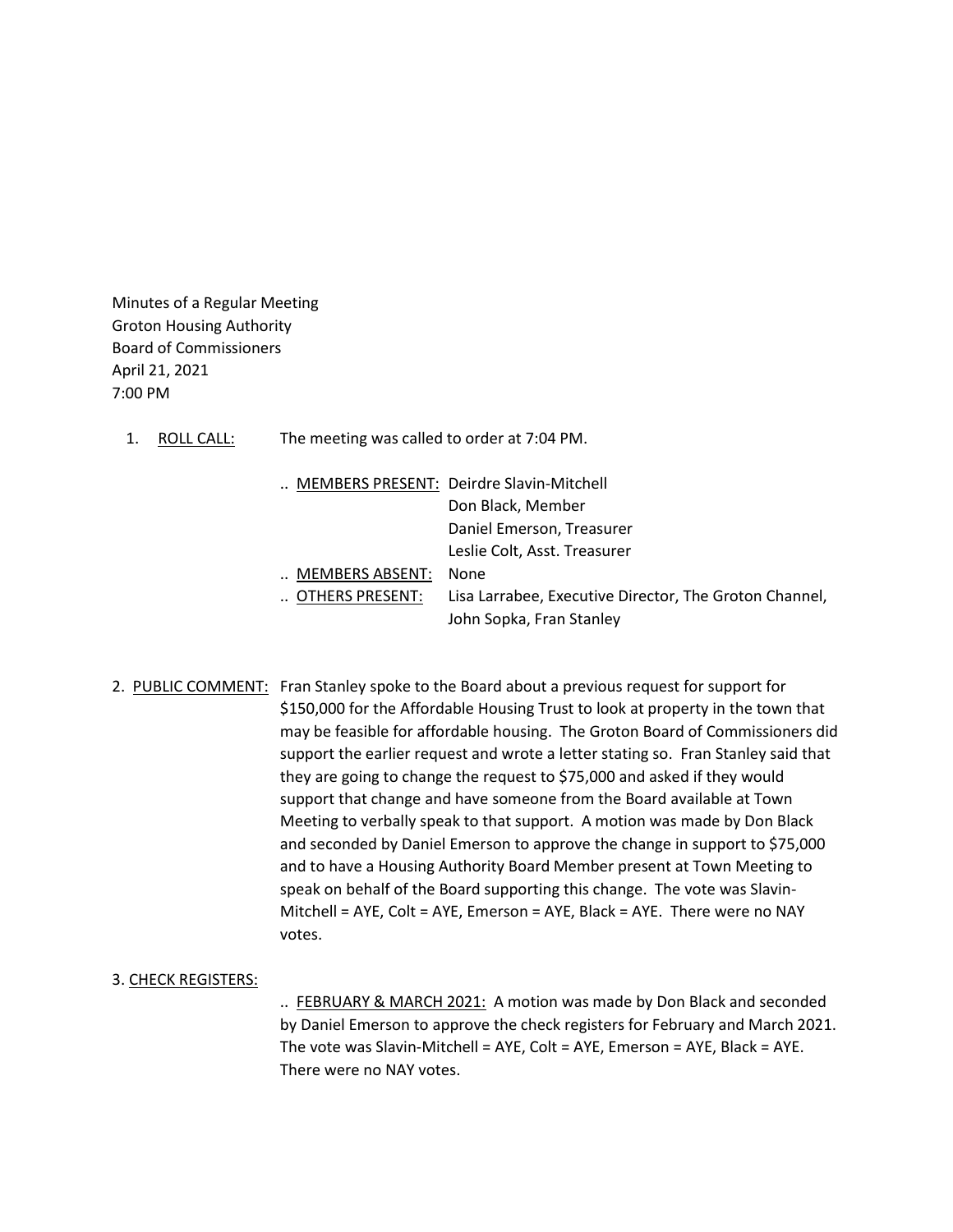Minutes of a Regular Meeting Groton Housing Authority Board of Commissioners April 21, 2021 7:00 PM Page Two

# 4. FINANCIAL STATEMENTS:

.. REVIEW AND APPROVE OCTOBER 2020 FINANCIAL STATEMENTS: A motion was made by Daniel Emerson and seconded by Leslie Colt to approve the financial statements for our DHCD 400-1, Sandy Pond Road, Still Meadow and Willowdale Programs for October 2020. The vote was Slavin-Mitchell = AYE, Colt = AYE, Emerson = AYE, Black = AYE. There were no NAY votes.

.. REVIEW AND APPROVE NOVEMBER 2020 FINANCIAL STATEMENTS: A motion was made by Daniel Emerson and seconded by Don Black to approve the financial statements for our DHCD 400-1, Sandy Pond Road, Still Meadow and Willowdale Programs. The vote was Slavin-Mitchell = AYE, Colt = AYE, Emerson = AYE, Black = AYE. There were no NAY votes.

.. REVIEW AND APPROVE DECEMBER 2020 FINANCIAL STATEMENTS: A motion was made by Don Black and seconded by Leslie Colt to approve the financial statements for our DHCD 400-1, Sandy Pond Road, Still Meadow and Willowdale Programs. The vote was Slavin-Mitchell = AYE, Colt = AYE, Emerson = AYE, Black = AYE. There were no NAY votes.

# 5. APPROVAL OF MINUTES:

.. MARCH 24, 2021 REGULAR MEETING: A motion was made by Don Black and seconded by Daniel Emerson to approve the minutes from our March 24, 2021 regular meeting. The vote was Slavin-Mitchell = AYE, Colt = AYE, Emerson = AYE, Black = AYE. There were no NAY votes.

# 6. NEW BUSINESS:

.. COVID-19 UPDATE: The Executive Director told the Board that we had our second vaccination clinic on April 13, 2021. She told them it went very well, and we got many compliments on how well the clinic was run.

.. NASHUA ROAD INFORMATION: Don Black reported to the Board that it was requested that we remove article 18 from the warrant and we would get Right of First Refusal on the land. He said he will work with our town manager, Mark Haddad after Town Meeting on this. He feels the outcome will be positive for us. He also said that he spoke with an abutting neighbor who is concerned about a